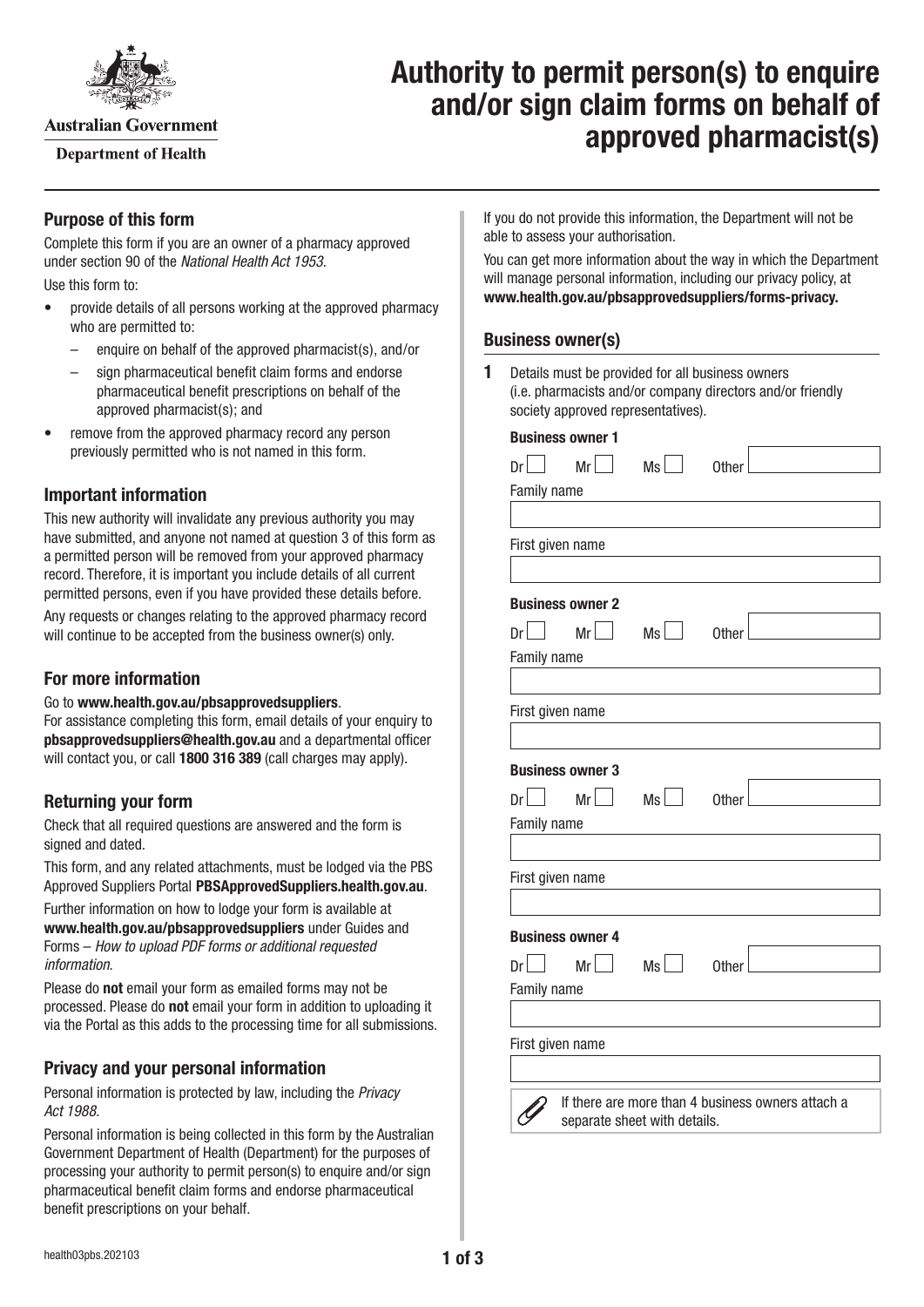## **Approved premises**

| Pharmacy business (trading) name                                                                                                                                                                                                                 |  |  |  |  |  |
|--------------------------------------------------------------------------------------------------------------------------------------------------------------------------------------------------------------------------------------------------|--|--|--|--|--|
| Address of approved pharmacy premises                                                                                                                                                                                                            |  |  |  |  |  |
|                                                                                                                                                                                                                                                  |  |  |  |  |  |
| Postcode                                                                                                                                                                                                                                         |  |  |  |  |  |
| Pharmacy phone number<br>Email                                                                                                                                                                                                                   |  |  |  |  |  |
| <b>Permitted person(s)</b>                                                                                                                                                                                                                       |  |  |  |  |  |
| Provide details of all person(s) working at the approved<br>pharmacy who are permitted to enquire and/or sign<br>pharmaceutical benefit claim forms and endorse pharmaceutical<br>benefit prescriptions on behalf of the approved pharmacist(s). |  |  |  |  |  |
| <b>Permitted person 1</b><br>Select whichever applies<br>Pharmacy staff<br>(permitted to enquire only)<br>Pharmacist                                                                                                                             |  |  |  |  |  |
| <b>Registration number</b><br>$H \cdot A$<br>P                                                                                                                                                                                                   |  |  |  |  |  |
| Mr<br>Ms<br><b>Other</b><br>Dr<br>Family name of permitted person                                                                                                                                                                                |  |  |  |  |  |
| First given name of permitted person                                                                                                                                                                                                             |  |  |  |  |  |
| Signature of permitted person                                                                                                                                                                                                                    |  |  |  |  |  |
| Æπ                                                                                                                                                                                                                                               |  |  |  |  |  |
|                                                                                                                                                                                                                                                  |  |  |  |  |  |

| <b>Permitted person 2</b>                                                                                                       |  |  |  |  |  |  |  |
|---------------------------------------------------------------------------------------------------------------------------------|--|--|--|--|--|--|--|
| Select whichever applies                                                                                                        |  |  |  |  |  |  |  |
| Pharmacy staff $\Box$ (permitted to enquire only)                                                                               |  |  |  |  |  |  |  |
| Pharmacist                                                                                                                      |  |  |  |  |  |  |  |
| Registration number                                                                                                             |  |  |  |  |  |  |  |
| $P$ $H$ $A$                                                                                                                     |  |  |  |  |  |  |  |
| Mr<br>Ms<br>Dr<br><b>Other</b>                                                                                                  |  |  |  |  |  |  |  |
| Family name of permitted person                                                                                                 |  |  |  |  |  |  |  |
|                                                                                                                                 |  |  |  |  |  |  |  |
| First given name of permitted person                                                                                            |  |  |  |  |  |  |  |
| Signature of permitted person                                                                                                   |  |  |  |  |  |  |  |
|                                                                                                                                 |  |  |  |  |  |  |  |
|                                                                                                                                 |  |  |  |  |  |  |  |
| <b>Permitted person 3</b><br>Select whichever applies<br>Pharmacy staff $\Box$ (permitted to enquire only)<br><b>Pharmacist</b> |  |  |  |  |  |  |  |
| <b>Registration number</b>                                                                                                      |  |  |  |  |  |  |  |
| $H$ $A$<br>P                                                                                                                    |  |  |  |  |  |  |  |
| Mr<br><b>Ms</b><br>Dr<br><b>Other</b>                                                                                           |  |  |  |  |  |  |  |
| Family name of permitted person                                                                                                 |  |  |  |  |  |  |  |
|                                                                                                                                 |  |  |  |  |  |  |  |
| First given name of permitted person                                                                                            |  |  |  |  |  |  |  |
|                                                                                                                                 |  |  |  |  |  |  |  |
| Signature of permitted person                                                                                                   |  |  |  |  |  |  |  |
|                                                                                                                                 |  |  |  |  |  |  |  |
|                                                                                                                                 |  |  |  |  |  |  |  |
| <b>Permitted person 4</b><br>Select whichever applies<br>Pharmacy staff $\Box$ (permitted to enquire only)<br>Pharmacist        |  |  |  |  |  |  |  |
| <b>Registration number</b>                                                                                                      |  |  |  |  |  |  |  |
| $P$ $H$ $A$                                                                                                                     |  |  |  |  |  |  |  |
| Mr<br><b>Ms</b><br>ηr<br>Other<br>Family name of permitted person                                                               |  |  |  |  |  |  |  |
|                                                                                                                                 |  |  |  |  |  |  |  |
| First given name of permitted person                                                                                            |  |  |  |  |  |  |  |
| Signature of permitted person                                                                                                   |  |  |  |  |  |  |  |
|                                                                                                                                 |  |  |  |  |  |  |  |

If there are more than 4 permitted persons attach a separate sheet with details.

I